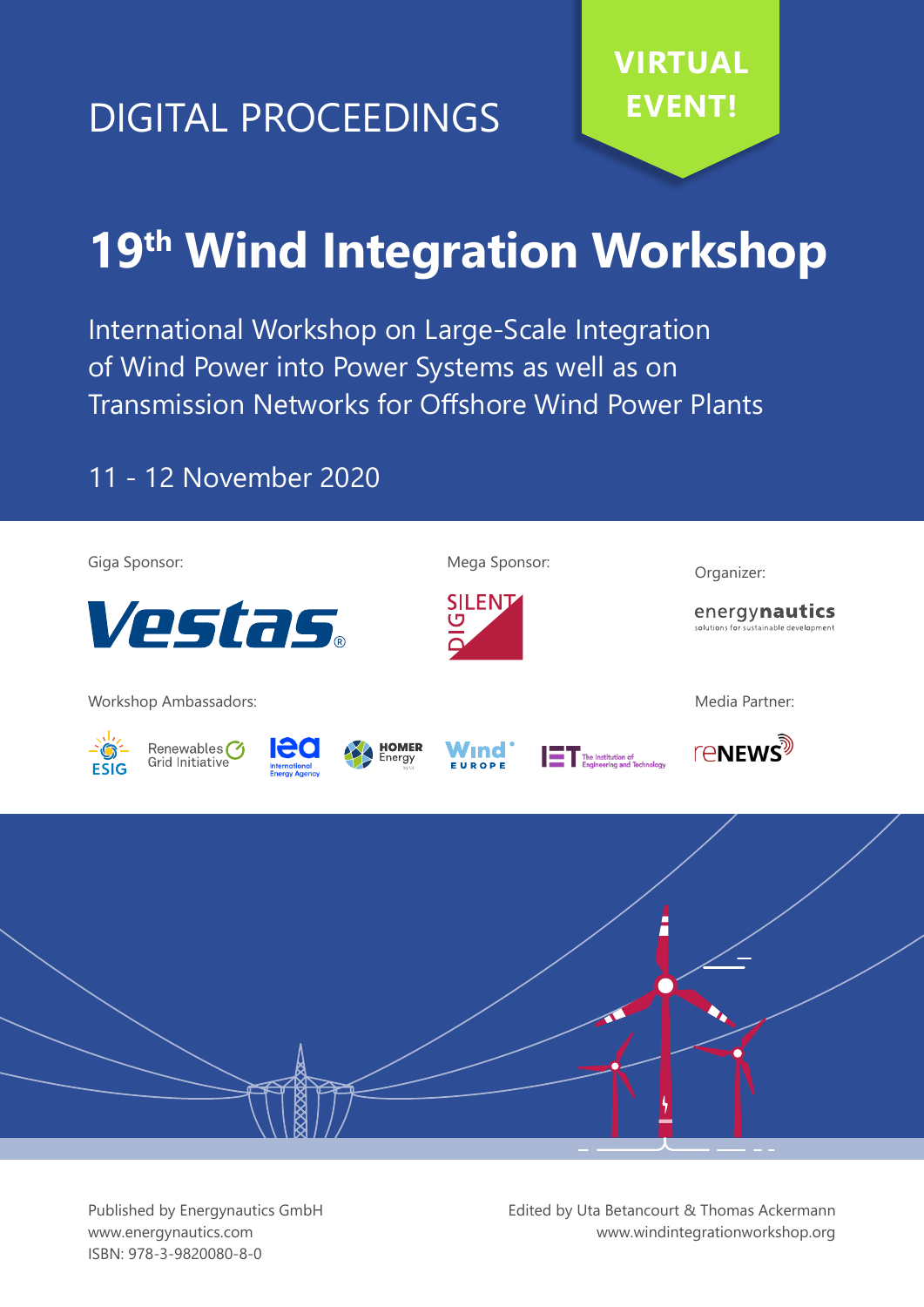### **IMPRINT**

Digital Proceedings of the 19<sup>th</sup> Wind Integration Workshop published in 2020 by:

> Energy**nautics** GmbH Robert-Bosch-Straße 7 64293 Darmstadt Germany www.energy**nautics**.com info@energy**nautics**.com

All rights reserved. No part of this publication may be reproduced, transmitted or stored in a retrieval system in any form or by any means without permission in writing from the respective author.

ISBN: 978-3-9820080-8-0

Cover Design by: Energy**nautics** GmbH, Germany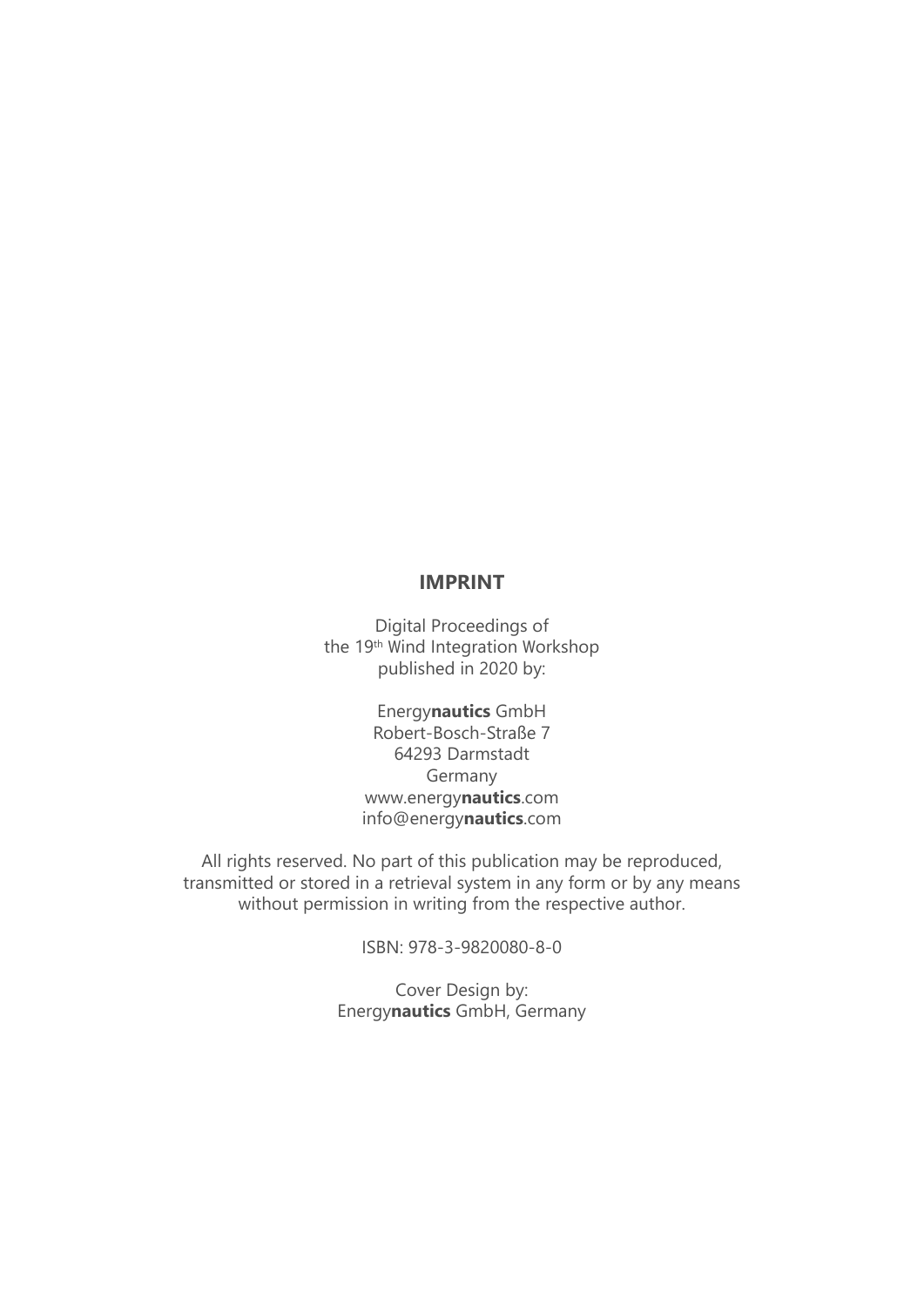# 19<sup>th</sup> Wind Integration Workshop

International Workshop on Large-Scale Integration of Wind Power into Power Systems as well as on **Transmission Networks for Offshore Wind Power Plants**  **VIRTUAL EVENT** 

## **DIGITAL PROCEEDINGS – TABLE OF CONTENTS**

**All times in the session tables show Central European Times (CET), the ruby stripes above each session slot show the starting times of the sessions below in additional time zones.**

#### 03:00 New York // 05:00 Rio de Janeiro // 08:00 London // 13:30 New Delhi // 15:00 Jakarta // 16:00 Peking // 17:00 Tokio

#### **SESSION 1 – KEYNOTE SESSION**

**09:10 – 11:00 | 11 November 2020 | Session Chair: Thomas Ackermann (Energynautics, Germany)**

**09:10 – 10:30 Presentations (20min. each)**

- **Power Systems in Transition – Implications for Electricity Security C. A. Hernandez** (IEA, France)
- **Resilience of Energy System while moving towards 100% RE T. Ackermann** (Energynautics, Germany)
- **European Connection Network Codes – ENTSO‐E's Views on Important Amendment Needs** R. Pfeiffer (Amprion, Germany), **J. Sprooten** (Elia System Operator, Belgium), R. Wilson (National Grid ESO, United Kingdom), I. Theologitis (ENTSO‐E, Belgium) (Submission‐ID WIW20‐96)
- **Wind in Europe, the Integration Challenges Ahead D. Fraile** (WindEurope, Belgium)

**10:30 – 11:00 Discussions**

05:20 New York // 07:20 Rio de Janeiro // 10:20 London // 15:50 New Delhi // 17:20 Jakarta // 18:20 Peking // 19:20 Tokio

#### **SESSION 2A: GRID FORMING ASPECTS I**

**11:20 – 13:00 | 11 November 2020 | Session Chair: Julia Matevosyan (ERCOT, USA)**

**11:20 – 12:40 Presentations (20 min. each)**

An Investigation Case for a Stable Power System with up to 100% Inverter Based Generation with Grid Forming Control **P. Marinakis** (HVDC Technologies, United Kingdom), N. Schofield (University of Huddersfield, United Kingdom) (Submission‐ID WIW20‐87)

- **Control, Operation, and Stability Characteristics of Grid‐Forming Type III Wind Turbines S. Shah**, V. Gevorgian (NREL, United States) (Submission‐ID WIW20‐138)
- **Instability Phenomena in Interconnected Power Systems Caused by Current Limitation of Grid‐Forming Converters C. Schöll**, H. Lens (University of Stuttgart ‐ IFK, Germany) (Submission‐ID WIW20‐59)
- **Practical Experience of Providing Enhanced Grid Forming Services from an Onshore Wind Park** A. Roscoe, P. Brogan, D. Elliott, **T. Knueppel,** (Siemens‐Gamesa, United Kingdom), I. Gutierrez, P. Crolla, R. Da Silva (Scottish Power Renewables, United Kingdom), J.‐C. Perez Campión (Iberdola Renovables, Spain) (Submission‐ID WIW20‐ 57)

**12:40– 13:00 Discussions**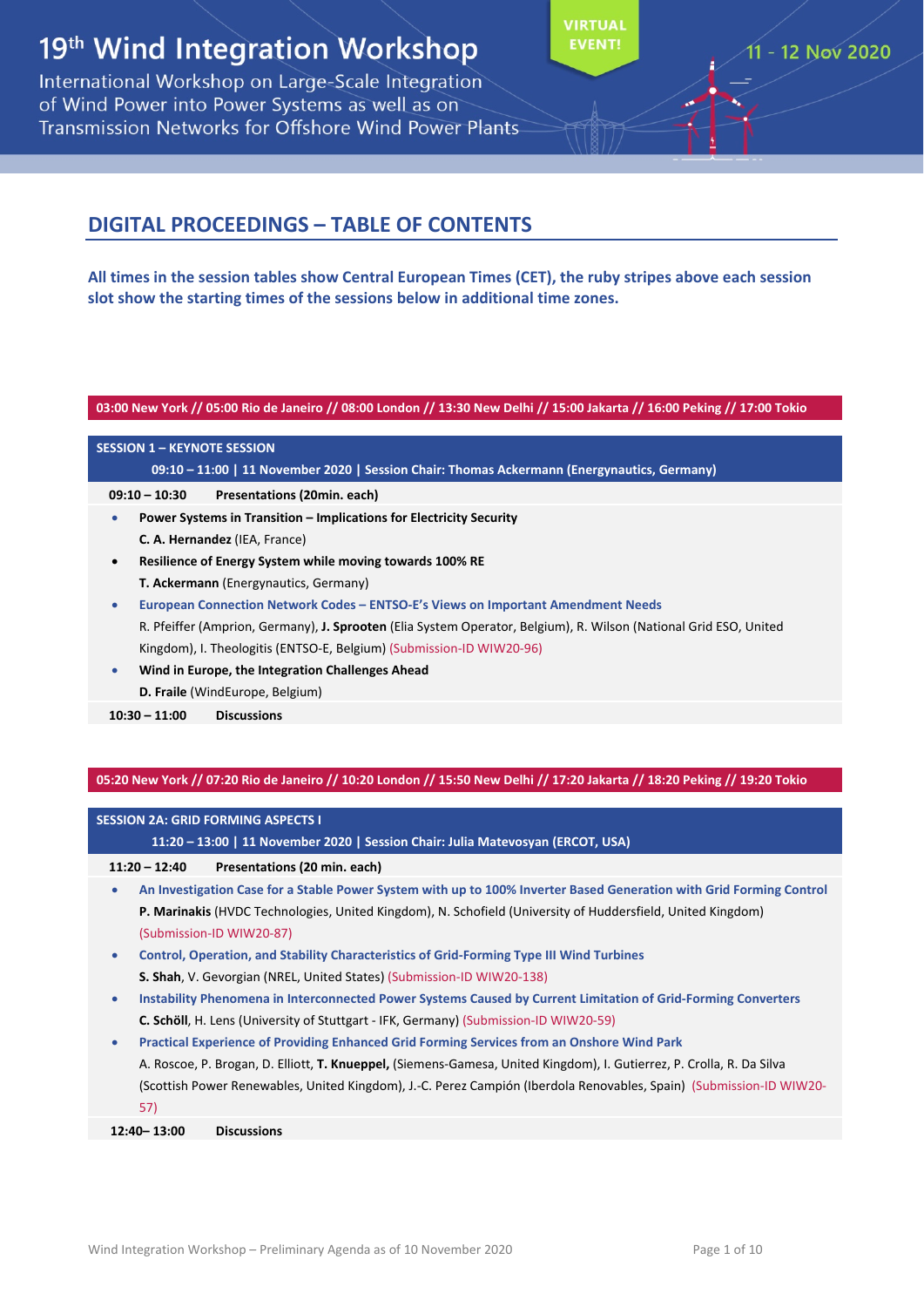|           | <b>SESSION 2B: WIND POWER MODELLING</b>                                                                                                                      |
|-----------|--------------------------------------------------------------------------------------------------------------------------------------------------------------|
|           | 11:20 - 13:00   11 November 2020   Session Chair: Jan-David Schmidt (Energynautics, Germany)                                                                 |
|           | $11:20 - 12:40$<br>Presentations (20 min. each)                                                                                                              |
| $\bullet$ | <b>Stability Analysis of Grid-Supporting Control of Type 4 Wind Energy Plants</b>                                                                            |
|           | M. Gierschner, S. Ganzel, F. Uster, A. Schöley, S. Gierschner, H.-G. Eckel (University of Rostock, Germany) (Submission-ID<br>WIW20-41)                      |
| $\bullet$ | Sensitivities of the Regionalized European Wind Onshore Model                                                                                                |
|           | T. Schmid, C. Fiedler, (FfE - Forschungsstelle für Energiewirtschaft e.V., Germany) (Submission-ID WIW20-67)                                                 |
| $\bullet$ | Simplified Waveform Modeling of a Six-Pulse Line-Commutated Bridge Converter for Multirate RMS Simulations of<br><b>Power Systems with Wind Power Plants</b> |
|           | M. Y Borodulin (KIIP Consulting, United States) (Submission-ID WIW20-23)                                                                                     |
| $\bullet$ | Short Circuit Model Parameterization of Wind Turbines and VSC-HVDCs for System Level Short Circuit Calculations                                              |
|           | J. B. Kwon, K. Abildgaard, J. Glasdam, C. Flytkjær (Energinet.dk, Denmark) (Submission-ID WIW20-29)                                                          |
|           | 12:40 - 13:00<br><b>Discussions</b>                                                                                                                          |
|           |                                                                                                                                                              |
|           |                                                                                                                                                              |
|           | <b>SESSION 2C: GERMAN EXPERIENCE</b>                                                                                                                         |
|           | 11:20 - 13:00   11 November 2020   Session Chair: Leonard Hülsmann (Energynautics, Germany)                                                                  |
|           | $11:20 - 12:50$<br>Presentations (18 min. each)                                                                                                              |
| $\bullet$ | Direct Control of Wind Parks by a Transmission System Operator                                                                                               |
|           | M. Orlishausen, M. Thiele, J. Birkelbach (TenneT TSO, Germany), N. Klein, U. Focken (Energy & Meteo Systems, Germany),                                       |
|           | H. Forche (Statkraft Markets, Germany), J. Schütt, V. Pankraz, S. Liebehentze (Fraunhofer IEE, Germany), M. Frech (ANE,                                      |
|           | Germany), H. Großer (ARGE Netz, Germany) (Submission-ID WIW20-114)                                                                                           |
| $\bullet$ | Congestion Management and its Interdependency with the Energy System in Germany - an Empirical Analysis                                                      |
|           | S. Köppl (Research Center for Energy Economics - FfE   TU Munich, Germany), A. Ostermann (Research Center for Energy                                         |
|           | Economics - FfE, Germany), S. Fattler (TU Munich, Germany) (Submission-ID WIW20-42)                                                                          |
| $\bullet$ | Forecasting Latent Components of Vertical Power Flows at Transmission Grid Nodes                                                                             |
|           | D. Beinert, A. Braun (Fraunhofer IEE, Germany) (Submission-ID WIW20-78)                                                                                      |
|           | Importance of Storage Power Plants (SPP) in Large-scale Renewable Energy Integration                                                                         |
|           | N. Ahmed, H. Weber (University of Rostock, Germany) (Submission-ID WIW20-79)                                                                                 |

- **Site Quality Evaluation of Wind Farms in Germany**
	- **F. Kalverkamp**, K. Raumann, S. Ledwon, J. Bünger (FGH GmbH, Germany) (Submission‐ID WIW20‐70)

#### **12:50– 13:00 Discussions**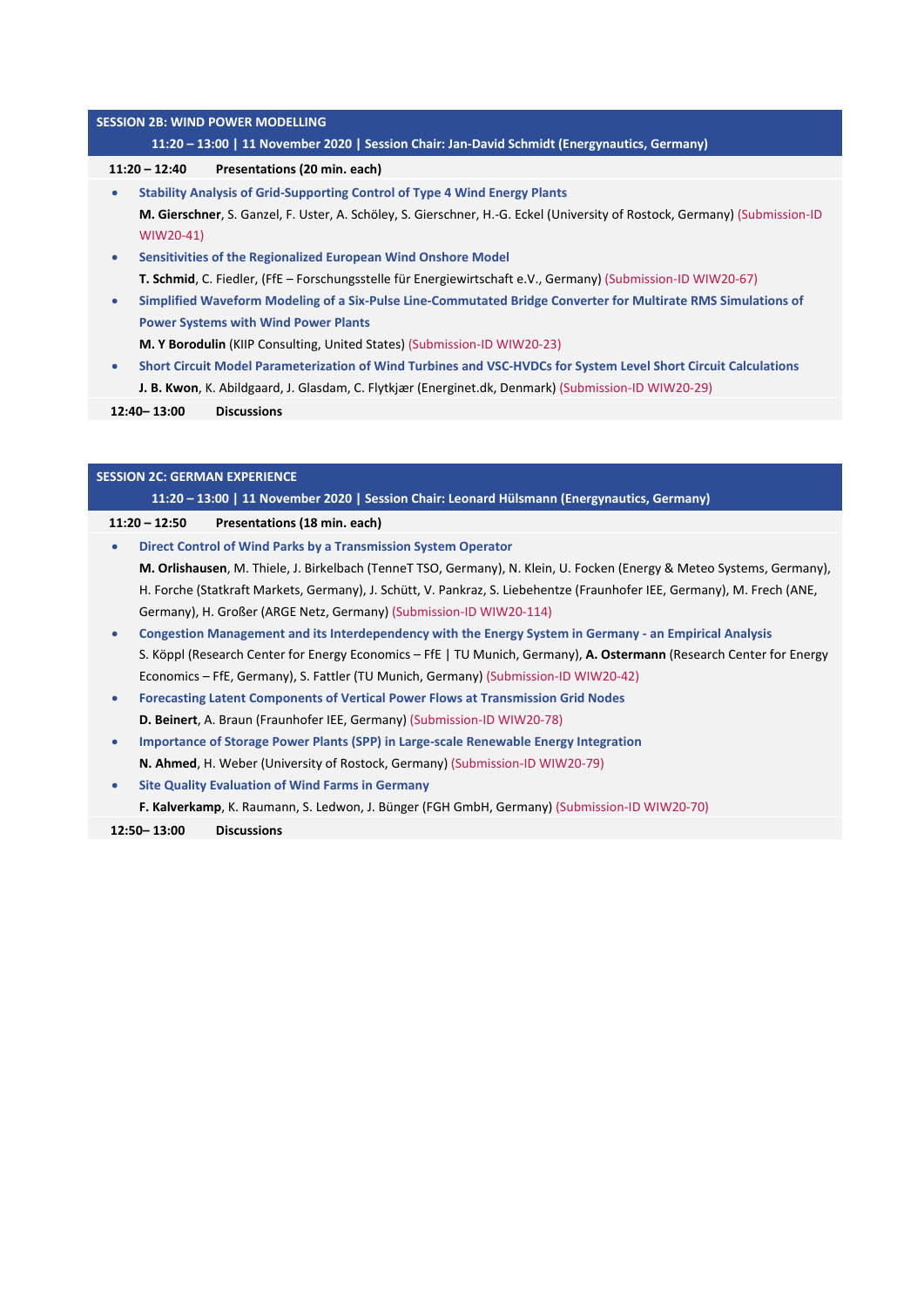#### 08:00 New York // 10:00 Rio de Janeiro // 13:00 London // 18:30 New Delhi // 20:00 Jakarta //21:00 Peking // 22:00 Tokio

### **SESSION 3A: TESTING GRID FORMING CONVERTERS 14:00 – 15:45 | 11 November 2020 | Session Chairs: Sönke Rogalla (Fraunhofer ISE, Germany) / Hendrik Lens (University of Stuttgart (IFK), Germany) 14:00 – 15:20 Presentations (20 min. each) Testing Characteristics of Grid Forming Converters Part I: Specification and Definition of Behaviour M. Kersic,** T. Müller (BELECTRIC, Germany), R. Denninger, P. Ernst, S. Reichert, S. Rogalla, R. Singer (Fraunhofer ISE, Germany), A. Dyśko, A. Egea Alvarez, Q. Hong (University of Strathclyde, United Kingdom), E. Lewis (Energy Storage Consulting Eric, United Kingdom), A. J. Roscoe (Siemens‐Gamesa Renewable Energy, United Kingdom), H. Lens, C. Schöll (University of Stuttgart (IFK), Germany), T. Schaupp (KACO new energy, Germany), K. Jalili (GE Renewable Energy, Germany) (Submission‐ID WIW20‐115)

- Testing Characteristics of Grid Forming Converters Part II: Voltage Source Properties and Contribution to Power Quality **R. Denninger**, S. Reichert, S. Rogalla, (Fraunhofer ISE, Germany), K. Jalili (GE Renewable Energy, Germany) (Submission‐ID WIW20‐116)
- **Testing Characteristics of Grid Forming Converters Part III: Inertial Behaviour A. Dyśko**, A. Egea, Q. Hong, A. Khan (University of Strathclyde, United Kingdom), **P. Ernst**, R. Singer, (Fraunhofer ISE, Germany), A. J. Roscoe (Siemens‐Gamesa Renewable Energy, United Kingdom) (Submission‐ID WIW20‐117)
- **Testing Characteristics of Grid Forming Converters Part IV: Overload Behavior and Response to Grid Faults** P. Ernst, **R. Singer**, S. Rogalla, R. Denninger (Fraunhofer ISE, Germany), K. Jalili (GE Renewable Energy, Germany) (Submission‐ID WIW20‐118)

**15:20 – 15:45 Discussions**

#### **SESSION 3B: FREQUENCY AND BALANCING ASPECTS**

**14:00 – 15:45 | 11 November 2020 | Session Chair: J. Charles Smith (ESIG, USA)**

**14:00 – 15:20 Presentations (20 min. each)**

- **Flexibility Resources for Integrating VRE – Case Studies**
- **C. Hart** (IEA, France)
- **Parameter Identification of Frequency Response Model and Frequency Response Assessment D. Zografos**, M. Ghandhari (KTH Royal Institute of Technology, Sweden), R. Eriksson (Svenska kraftnät, Sweden) (Submission‐ID WIW20‐2)
- **A Study of Power‐Frequency Dynamics in Isolated Power Networks with 100% Converter‐Interfaced Generation R. Musca** (University of Palermo, Italy), K. Kouzelis (NEPLAN, Switzerland) (Submission‐ID WIW20‐73)
- **Recommendations for Balancing Requirements for Future North Sea Countries towards 2050 K. Das** (DTU Wind Energy, Denmark)**,** J. Gea‐Bermúdez (DTU Management, Denmark), P. Kanellas, M. Koivisto, J. P. García León, P. E. Sørensen (DTU Wind Energy, Denmark) (Submission‐ID WIW20‐86)

**15:20 – 15:45 Discussions**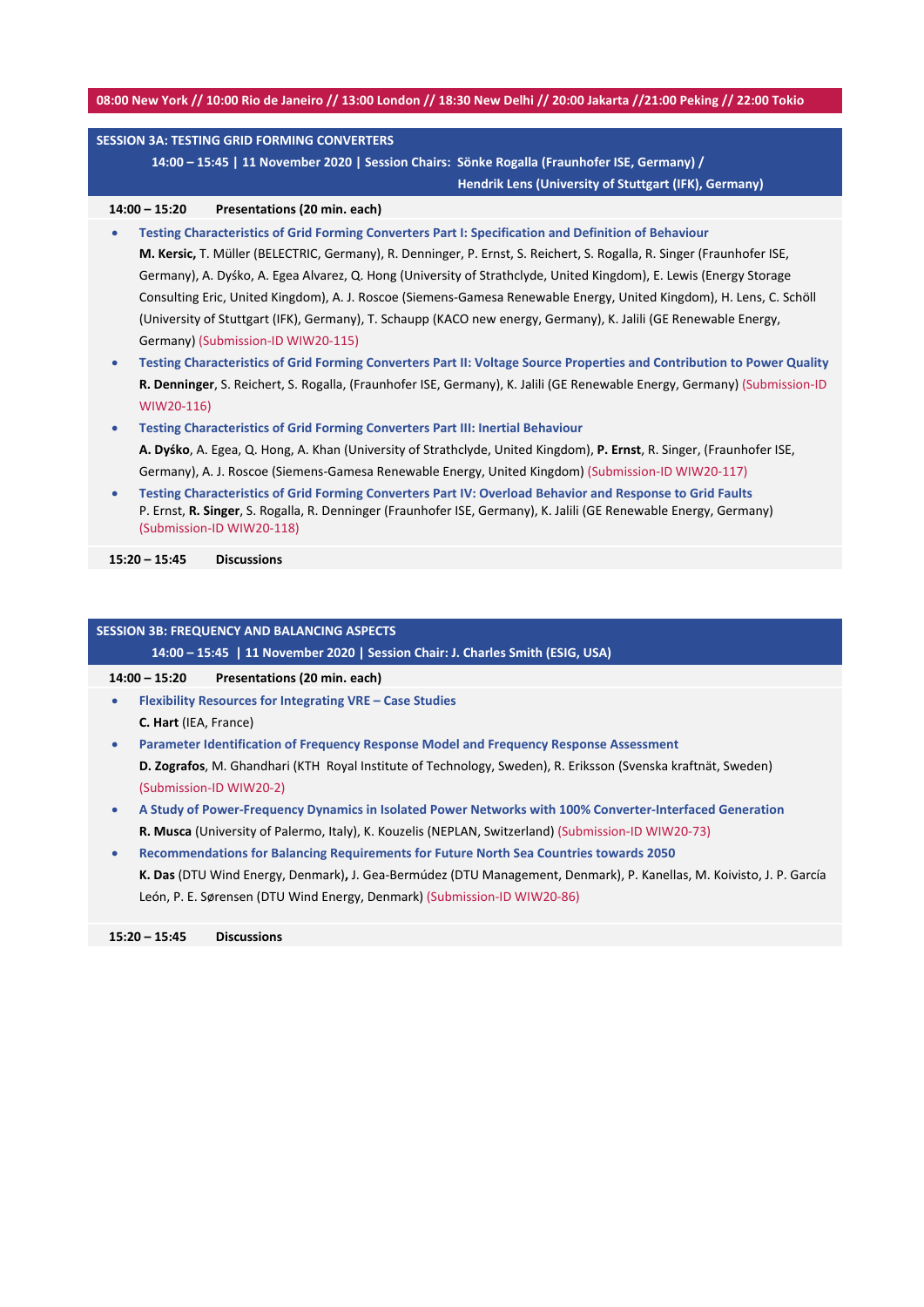#### **SESSION 3C: POWER SYSTEM ISSUES I**

#### **14:00 – 15:45 | 11 November 2020 | Session Chair: Torsten Lund (Vestas, Denmark)**

#### **14:00 – 15:20 Presentations (20 min. each)**

- **EMT and RMS Analysis of a Two‐Area System with Wind Power Generation A. Clark** (KTH Royal Institute of Technology, Sweden), P. Mitra (Hitachi‐ABB Power Grids, Sweden), N. Johansson (Hitachi‐ ABB Power Grids Research, Sweden), M. Ghandhari (KTH Royal Institute of Technology, Sweden) (Submission‐ID WIW20‐60)
- **Synchronous Condensers in Future High Percentage Renewable Generation Grids N. Schofield**, X. Chen, P. Marinakis (University of Huddersfield, United Kingdom), N. Zhoa (University College Dublin) (Submission‐ID WIW20‐141)
- **Dynamic Capabilities of Distributed Reactive Power Sources**
	- **R. Grab** (Fraunhofer ISE, Germany), H. Koeppe (TU Brunswick elenia, Germany), L. Nielsen (SCADA International Deutschland, Germany), S. Eichner, S. Rogalla (Fraunhofer ISE, Germany), B. Engel (TU Brunswick – elenia, Germany) (Submission‐ID WIW20‐44)
- **Solver Requirements in the Study of Power Swing Protection under Wind Integration**
	- M. Zhao, **I. Kocar** (Polytechnique Montreal, Canada)**,** A. W. Korai, B. Weise (DIgSILENT, Germany), E. Farantatos, A. Haddadi (EPRI, United States) (Submission‐ID WIW20‐97)
- **15:20 – 15:45 Discussions**

#### 10:10 New York // 12:10 Rio de Janeiro // 15:10 London // 20:40 New Delhi // 22:10 Jakarta // 23:10 Peking // 00:10 Tokio

#### **SESSION 4A: GRID FORMING ASPECTS II**

**16:10 – 18:20 | 11 November 2020 | Session Chair: Eckehard Tröster (Energynautics, Germany)**

#### **16:10 – 17:50 Presentations (20 min. each)**

Influence of the Frequency Support Provided by a Grid-Forming Control-Based Wind Turbine on the Loading of its **Mechanical System**

**A. Avazov** (University of Lille, France | KU Leuven ESAT, Belgium), F. Colas, X. Guillaud, (University of Lille, France), J. Beerten (KU Leuven ESAT, Belgium) (Submission‐ID WIW20‐80)

- **Operator Considerations for the Implementation of Testing Enhanced Grid Forming Services on an Onshore Wind Park I. Gutierrez, P. Crolla** (ScottishPower Renewables, United Kingdom), A. Roscoe, P. Brogan, D. Elliott, T. Knueppel (Siemens Gamesa, United Kingdom), J. C. Pérez Campión (Iberdrola Renovables, Spain), R. Da Silva (ScottishPower Renewables, United Kingdom) (Submission‐ID WIW20‐64)
- **Effect of Phase Locked Loop on Dynamic Performance of Grid Forming Converter Z. Zhang**, R. Schürhuber, L. Fickert, K. Friedl (Graz University of Technology, Austria), G. Chen, Y. Zhang (Shanghai Dianji University, China), F. Wang (Xi'an Jiaotong University, China) (Submission‐ID WIW20‐16)
- **Analysis of Effects of Grid‐Forming Inverters on Power Quality using Inverter Output Impedance Spectroscopy S. Reichert**, B. Stickan (Fraunhofer ISE, Germany) (Submission‐ID WIW20‐95)
- **Challenges of Modelling Equivalent Active Distribution Grids under Consideration of Grid Forming Inverters J. Ungerland,** P. Pant (Fraunhofer ISE, Germany) (Submission‐ID WIW20‐35)

#### **17:50 – 18:20 Discussions**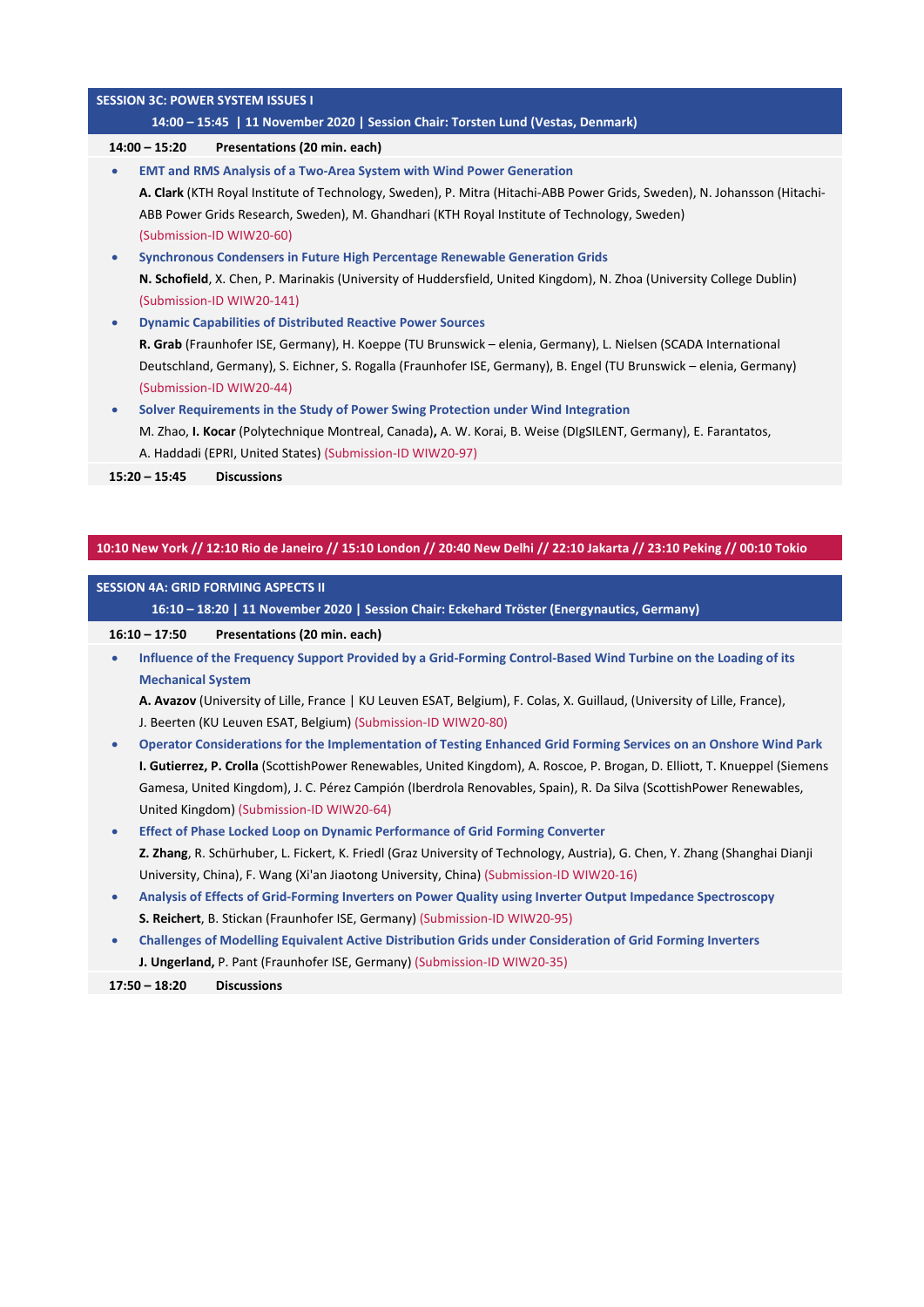#### **SESSION 4B: POWER SYSTEM ISSUES II**

#### **16:10 – 18:20 | 11 November 2020 | Session Chair: Sigrid Bolik (ITPEnergised, United Kingdom)**

#### **16:10 – 17:50 Presentations (18 min. each)**

**Overview, Status and Outline of Stability Analysis in Converter‐based Power Systems**

**Ł. Kocewiak** (Ørsted Offshore, Denmark), R. Blasco‐Giménez (Polytechnical University of València, Spain), C. Buchhagen (Tennet TSO, Germany), J. B. Kwon (Energinet, Denmark), Y. Sun (Shell, Netherlands), A. Schwanka Trevisan (Enercon, Germany), M. Larsson (Hitachi ABB Power Grids, Switzerland), X. Wang (Aalborg University, Denmark) (Submission‐ID WIW20‐137)

- **ERCOT Interconnection Inertia Analysis 2013‐2020 J. Matevosyan** (ERCOT, United States) (Submission‐ID WIW20‐27)
- **Challenges and Solutions for Integration of Wind Power in Weak Grid Areas with High Inverter Penetration T. Lund**, G. K. Andersen, B. Yin (Vestas Wind Systems, Denmark), M. Gupta (Vestas Wind Systems, India) (Submission‐ID WIW20‐84)
- Extension of Emergency Power Supply via Public Medium-Voltage Grids with Support of Decentralized Energy Supply **in German Distribution Grids**
- **D. Buurma**, B. Hahn, (Nordex Energy, Germany), T. Christ, T. Schmidt (Westnetz, Germany) (Submission‐ID WIW20‐65)
- Delivery of Frequency Support and Black Start Services from Wind Power Combined with Battery Energy Storage **M. P. S. Gryning** (Ørsted Offshore, Denmark), B. Berggren (Hitachi ABB Power Grids, Sweden), Ł. H. Kocewiak (Ørsted Offshore, Denmark), J. R. Svensson (Hitachi ABB Power Grids, Sweden) (Submission‐ID WIW20‐146)

**17:50 – 18:20 Discussions**

#### **SESSION 4C: GRID CODE ASPECTS**

**16:10 – 18:20 | 11 November 2020 | Session Chair: Peter‐Philipp Schierhorn (Energynautics, Germany)**

#### **16:10 – 17:50 Presentations (20 min. each)**

Experimental Impedance Measurement of SG DD-167 Variable-Speed Direct-Drive Wind Turbine by Power Electronic **Grid Simulator of Fraunhofer IWES DyNaLab**

E. Guest, F. Martin (Siemens Gamesa Renewable Energy, Denmark), **S. Azarian**, P. Borowski, T. Jersch, G. Quistorf, (Fraunhofer IWES, Germany), T. Siepker (Siemens Gamesa Renewable Energy, Germany) (Submission‐ID WIW20‐14)

- **Comparison of Different OVRT Test Benches in the Context of Realistic Overvoltage Events** S. Eyhorn, **S. Kaiser,** S. Rogalla (Fraunhofer ISE, Germany), R. Klosse (EESYST, Germany) (Submission‐ID WIW20‐111)
- **High Voltage Ride Through, Challenges of a 66 kV FRT Test Equipment R. Klosse** (EESYST, Germany), G. Krause, R. Grune (R&D Test Systems, Germany), S. Heinecke (R&D Test Systems, Denmark) (Submission‐ID WIW20‐130)
- **Experimental Validation of Current Limitation Methods for Grid Forming Inverters F. Rauscher**, T. Sauer, B. Engel (TU Braunschweig – elenia, Germany) (Submission‐ID WIW20‐113)
- **Analysis of the Overvoltage Behavior in Interconnected Operation and Determination of Costs for an Extended Overvoltage Capability of Generation Units**

**S. Eichner**, A.Salman, Y. Cheng, S. Shahid (Fraunhofer ISE, Germany) (Submission‐ID WIW20‐147)

**17:50 – 18:20 Discussions**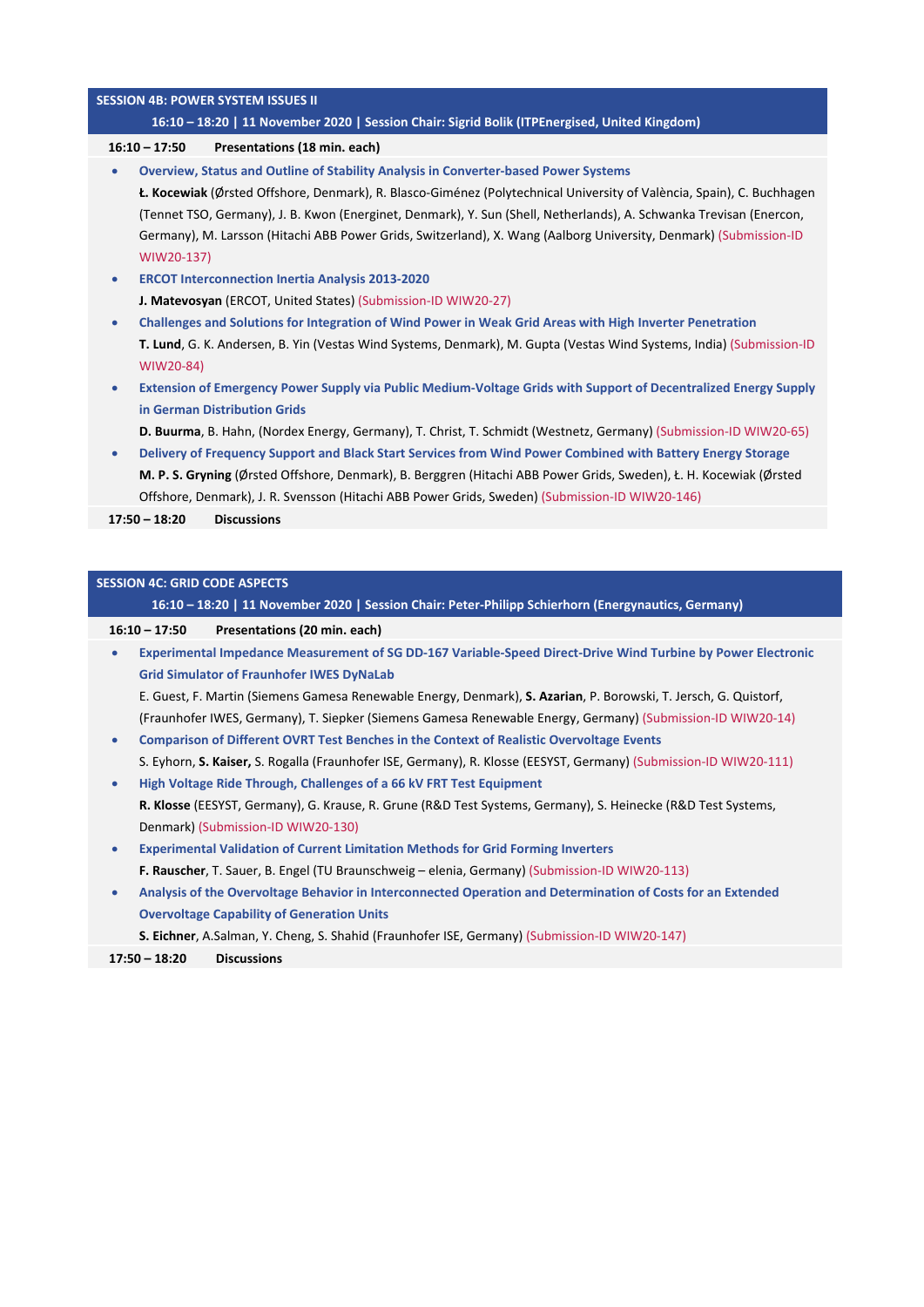#### 03:00 New York // 05:00 Rio de Janeiro // 08:00 London // 13:30 New Delhi // 15:00 Jakarta // 16:00 Peking // 17:00 Tokio

| <b>SESSION 5A: ANCILLARY SERVICES ASPECTS</b> |                                                                                                                       |  |  |  |
|-----------------------------------------------|-----------------------------------------------------------------------------------------------------------------------|--|--|--|
|                                               | 09:00 - 10:45   12 November 2020   Session Chair: Peter-Philipp Schierhorn (Energynautics, Germany)                   |  |  |  |
|                                               | $09:00 - 10:20$<br>Presentations (20 min. each)                                                                       |  |  |  |
| $\bullet$                                     | Provision of FCR Reserve by Wind Power Plants: Capability and Performance Assessment Based on Experimental            |  |  |  |
|                                               | <b>Results</b>                                                                                                        |  |  |  |
|                                               | V. Gomes (ENERCON, France), Y. Wang, A. Breton (EDF R&D, France), M. Mourier (Mines ParisTech, France), L. Holicki,   |  |  |  |
|                                               | M. Letzel (WRD Management Support, Germany) (Submission-ID WIW20-32)                                                  |  |  |  |
| $\bullet$                                     | Grid Frequency Stability with Wind Power: Irish Case Study Using a New Closed Loop Simulation Environment             |  |  |  |
|                                               | W. Schoot, W. De Boer (DNV GL, Netherlands), E. Bossanyi (DNV GL, United Kingdom) (Submission-ID WIW20-4)             |  |  |  |
| $\bullet$                                     | Comparative Study of Hybrid Synchronous Condenser Incorporating Battery Energy Storage System for Ancillary Service   |  |  |  |
|                                               | <b>Provision</b>                                                                                                      |  |  |  |
|                                               | M. Nuhic, K. Vatta Kkuni, G. Yang (DTU, Denmark), J. Ramachandran (National Grid ESO UK, United Kingdom) (Submission- |  |  |  |
|                                               | ID WIW20-133)                                                                                                         |  |  |  |
| $\bullet$                                     | The "SysAnDUk"-Project: Ancillary Services Provided by Distributed Generators to Support Network Operators in         |  |  |  |
|                                               | <b>Critical Situations and During System Restoration</b>                                                              |  |  |  |
|                                               | H. Becker, J. Schütt (Fraunhofer IEE, Germany), U. Spanel (DUtrain, Germany), G. Schürmann (WRD Management Support,   |  |  |  |
|                                               | Germany) (Submission-ID WIW20-75)                                                                                     |  |  |  |
|                                               | <b>Discussions</b><br>$10:20 - 10:45$                                                                                 |  |  |  |
|                                               |                                                                                                                       |  |  |  |
|                                               |                                                                                                                       |  |  |  |

#### **09:00 – 10:45 | 12 November 2020 | Session Chair: Sigrid Bolik (ITPEnergised, United Kingdom)**

**SESSION 5B: POWER QUALITY ASPECTS**

#### **09:00 – 10:20 Presentations (20 min. each)**

- **Development of a Harmonic Analysis Model for a Meshed Transmission Grid with Multiple Harmonic Emission Sources V. Akhmatov**, C. S. Hansen, T. Jakobsen (Energinet, Denmark) (Submission‐ID WIW20‐39)
- **Analysis of Harmonic Behaviour in Wind Power Plants Based on Harmonic Phase Modelling and Measurements** M. Eltouki, **Ł. Kocewiak**, P. Nielsen (Ørsted, Denmark), E. Guest, L. Shuai (Siemens Gamesa Renewable Energy, Denmark) T. W. Rasmussen (DTU, Denmark) (Submission‐ID WIW20‐125)
- **Frequency and Sequence Couplings in Type 4 and Type 3 Wind Turbines B. Nouri** (DTU Wind Energy, Denmark)**,** Ł. Kocewiak (Ørsted Wind Power, Denmark), P. E. Sørensen (DTU Wind Energy, Denmark) (Submission‐ID WIW20‐45)
- **Assessment Process for Design Specification of FACTS Device and Filters to Meet Grid Code Requirements R. Haraguchi**, T. Yoshihara, N. Kusuno, M. Nakatani, K. Tomiyasu (Hitachi, Japan) (Submission‐ID WIW20‐8)

**10:20 – 10:45 Discussions**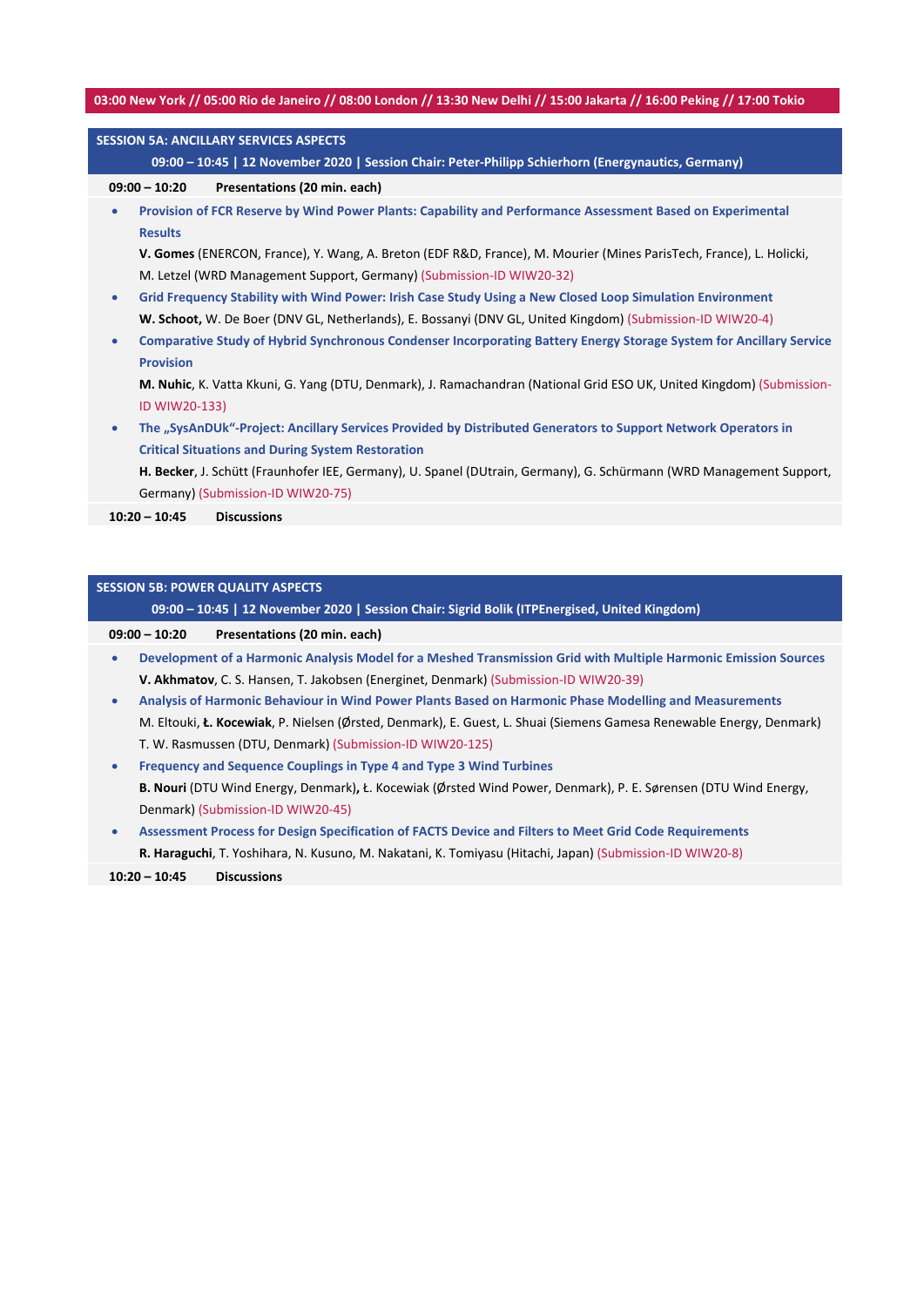#### **SESSION 5C: ECONOMIC ASPECTS**

#### **09:00 – 10:45 | 12 November 2020 | Session Chair: Eamonn Lannoye (EPRI, Ireland)**

#### **09:00 – 10:20 Presentations (20 min. each)**

**Findings from the Recent EU SET Wind Workshop: Beyond LCOE**

**K. Dykes**, L. Kitzing, C. Pons‐Seres De Brauwer, M. Andersson (DTU Wind Energy, Denmark), H. Canet (TU Munich, Germany) (Submission‐ID WIW20‐142)

- NSON II: Next Steps in Economical Connection and International Integration of Offshore Wind Energy in the North Sea **D. Mende**, Y. Harms, P. Härtel, F. Frischmuth, D. S. Stock, M. Braun (Fraunhofer IEE, Germany), M. Herrmann, L. Hofmann (Leibniz University Hannover, Germany), M. Valois, A. Bley, P. Hahn (University of Kassel, Germany), J. Jurczyk, C. Rathke (Tennet TSO, Germany) (Submission‐ID WIW20‐40)
- **FarmConners Market Showcases for Wind Farm Control**

**K. Kölle** (SINTEF Energy Research, Norway), T. Göçmen (DTU Wind Energy, Denmark), I. Eguinoa (CENER, Spain), K. Das, M. J. Koivisto, J. P. Murcia León (DTU Wind Energy, Denmark), M. Smailes (ORE Catapult, United Kingdom), P. Kanellas (DTU Wind Energy, Denmark) (Submission‐ID WIW20‐25)

**ERA5 Reanalysis for Long Term Understanding of Offshore Wind Generation**

L. Hayes, **M. Stocks** (Australian National University, Australia) (Submission‐ID WIW20‐88)

**10:20 – 10:45 Discussions**

#### 05:15 New York // 07:15 Rio de Janeiro // 10:15 London // 15:45 New Delhi // 17:15 Jakarta // 18:15 Peking // 19:15 Tokio

SESSION 6A: IEA WIND TASK 36 - RAISING THE BAR ON INFORMATION TRANSPARENCY AND RECOMMENDED PRACTICES FOR  **WIND POWER FORECASTING**

**11:15 – 13:00 | 12 November 2020 | Session Chair: Gregor Giebel (DTU Wind Energy, Denmark)**

#### **11:15 – 12:45 Presentations (18 min. each)**

**IEA Wind Task 36 Forecasting – An Overview**

**G. Giebel** (DTU Wind Energy, Denmark), W. Shaw (PNNL, United States), H. Frank (Deutscher Wetterdienst DWD, Germany), C. Draxl (NREL, United States), J. Zack (UL Services Group, United States), P. Pinson (DTU Elektro, Denmark), C. Möhrlen (WEPROG, Denmark), G. Kariniotakis (Mines ParisTech, France), R. J. Bessa (INESC TEC, Portugal) (Submission‐ ID WIW20‐128)

- **Validation of Numerical Model Improvements through Public Data Sets and Code C. Draxl**, J. Lee (National Renewable Energy Laboratory – NREL, United States), W. Shaw, L. Berg (Pacific Northwest National Laboratory, United States) (Submission‐ID WIW20‐124)
- **IEA Wind Task 36: Practical Application Examples from the Recommended Practices for Forecast Solution Selection J. Zack** (UL Services Group, United States), C. Möhrlen (WEPROG, Denmark) (Submission‐ID WIW20‐108)
- **Wind Power Forecasting Data Definitions and Exchange Standards – An Approach for a Recommended Practice Built upon International Standards and an Eye Towards the Future**

**J. Lerner**, M. Westenholz (ENFOR, Denmark) (Submission‐ID WIW20‐126)

Insight on Human Decision-making from Probabilistic Forecast Games and Experience: an IEA Wind Task 36 initiative **C. Möhrlen** (WEPROG, Denmark), N. Fleischhut (Max‐Planck Institute for Human Development, Germany), R. J. Bessa (INESC TEC, Portugal) (Submission‐ID WIW20‐98)

**12:45 – 13:00 Discussions**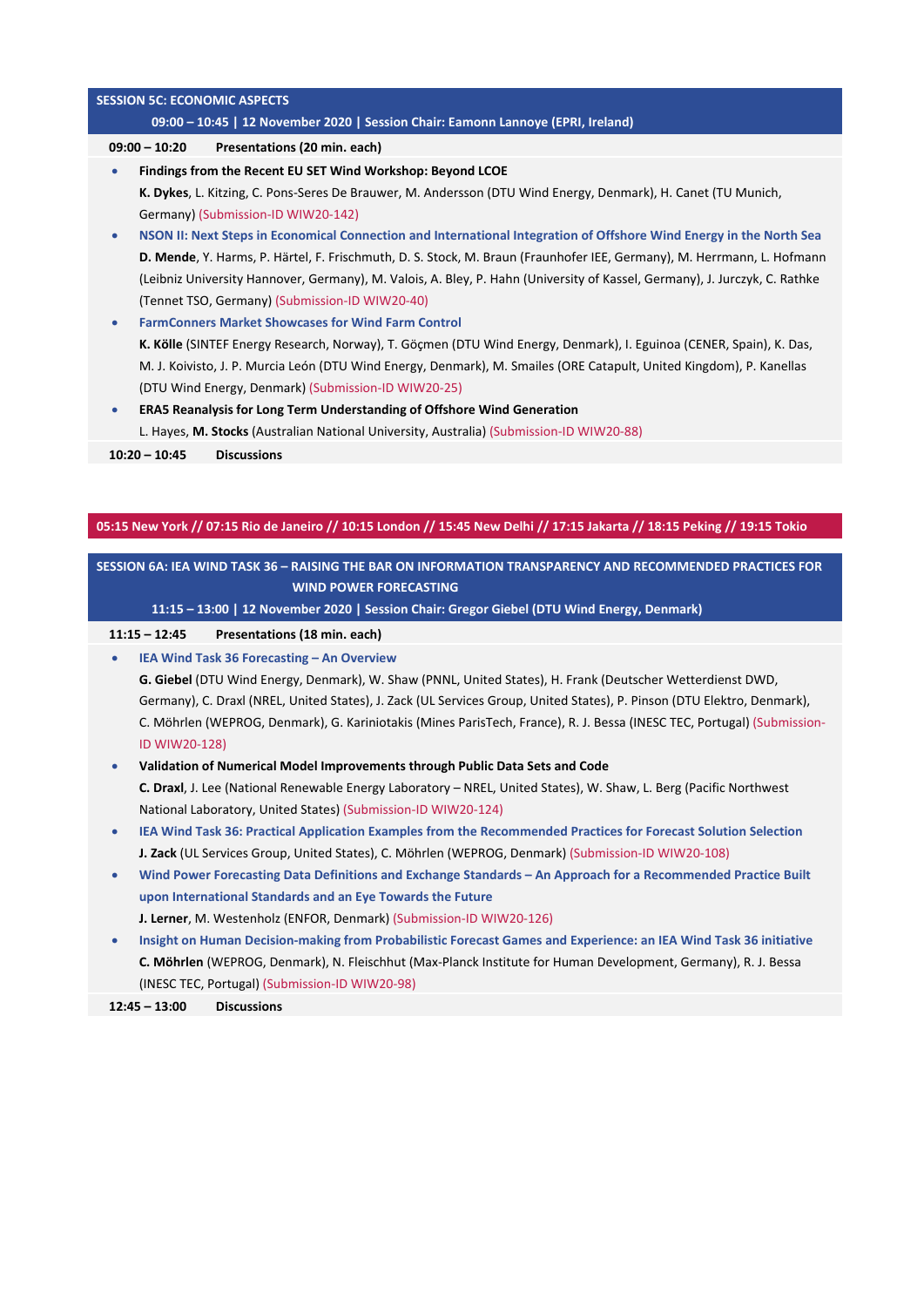| <b>SESSION 6B: GRID CODE TESTING</b>                                                                                  |  |  |  |
|-----------------------------------------------------------------------------------------------------------------------|--|--|--|
| 11:15 - 13:00   12 November 2020   Session Chair: Eckard Quitmann (Enercon, Germany)                                  |  |  |  |
| Presentations (20 min. each)<br>$11:15 - 12:35$                                                                       |  |  |  |
| <b>Spanish Compliance Standard for RfG Grid Connection</b>                                                            |  |  |  |
| S. Martinez-Villanueva, L. Coronado-Hernández Red Eléctrica de España – REE, Spain), D. Davi-Arderius (ENDESA,        |  |  |  |
| Spain), R. Rivas-Saiz, C. Longás-Viejo (Red Eléctrica de España – REE, Spain), J. L. Borrego-Nadal (ENAC, Spain)      |  |  |  |
| (Submission-ID WIW20-18)                                                                                              |  |  |  |
| Evaluation of Grid Compliance Testing of Test Benches and the Need for Standardization of Grid Simulator Testing      |  |  |  |
| T. Jersch (Fraunhofer IWES, Germany) (Submission-ID WIW20-94)                                                         |  |  |  |
| <b>FRT Tests Considering Time to Market Requirements</b>                                                              |  |  |  |
| R. Klosse (EESYST, Germany), F. Santjer, S. Tentzerakis, J. Dirksen (UL International, Germany) (Submission-ID WIW20- |  |  |  |
| 129)                                                                                                                  |  |  |  |
| Validation of the IEC 61400-27 Model Parameterized According to the Adwen AD8                                         |  |  |  |
| S. Frahm (Fraunhofer IWES, Germany), F. Jiménez Buendía (Siemens Gamesa Innovation and Technology, Spain)             |  |  |  |
| (Submission-ID WIW20-46)                                                                                              |  |  |  |
|                                                                                                                       |  |  |  |

**12:35 – 13:00 Discussions**

| <b>SESSION 6C: DECARBONIZATION OF ENERGY SECTORS</b> |                                                                                                                                  |  |
|------------------------------------------------------|----------------------------------------------------------------------------------------------------------------------------------|--|
|                                                      | 11:15 - 13:00   12 November 2020   Session Chair: Thomas Ackermann (Energynautics, Germany)                                      |  |
|                                                      | Presentations (18 min. each)<br>$11:15 - 12:45$                                                                                  |  |
| $\bullet$                                            | Integration of Renewable Energies through the Production of Hydrogen under Investigation of Disruptive                           |  |
|                                                      | <b>Developments in Investment Costs: A Techno-economic Evaluation</b>                                                            |  |
|                                                      | S. Pichlmaier, M. Ebner, P. Hech (Forschungsstelle für Energiewirtschaft e. V. (FfE), Germany), T. Hübner                        |  |
|                                                      | (Forschungsgesellschaft für Energiewirtschaft mbH (FfE GmbH), Germany) (Submission-ID WIW20-103)                                 |  |
| $\bullet$                                            | <b>Experiences in Planning Carbon-free Systems</b>                                                                               |  |
|                                                      | S. Pedder, V. Duboviks (Power Economics - Europe, United Kingdom), S. T. Manz, J. Macdowell (Power Economics, United             |  |
|                                                      | States) (Submission-ID WIW20-112)                                                                                                |  |
| $\bullet$                                            | 100% Renewable Electricity for Japan                                                                                             |  |
|                                                      | C. Cheng, L. Hayes, M. Stocks, B. Lu, A. Blakers, M. Stocks, D. Silalahi, A. Nadolny (Australian National University, Australia) |  |
|                                                      | (Submission-ID WIW20-83)                                                                                                         |  |
| $\bullet$                                            | Recovery Plan for Resilient and De-carbonised Society with/after Covid-19 - Analysis on Future Demand and E-mobility             |  |
|                                                      | in Japan                                                                                                                         |  |
|                                                      | H. Hamasaki (Deloitte Tohmatsu Consulting, Japan), Y. Yasuda (Kyoto University, Japan) (Submission-ID WIW20-11)                  |  |
| $\bullet$                                            | The Contribution of Low-head Pumped Hydro Storage to a successful Energy Transition                                              |  |
|                                                      | M. Qudaih, B. Engel (TU Brunswick elenia, Germany), D. P. K. Truijen, J. D. M. De Kooning, K. Stockman (Ghent University,        |  |
|                                                      | Belgium), J. Hoffstädt, A. Jarquin-Laguna (TU Delft, Netherlands), R. Ansorena Ruiz, N. Goseberg (TU Brunswick, Germany),        |  |
|                                                      | J. D. Bricker (TU Delft, Netherland), J. Fahlbeck, H. Nilsson (Chalmers University of Technology, Sweden), L. Bossi,             |  |

M. Joseph, M. Zangeneh (Advanced Design Technology, United Kingdom) (Submission‐ID WIW20‐69)

**12:45 – 13:00 Discussions**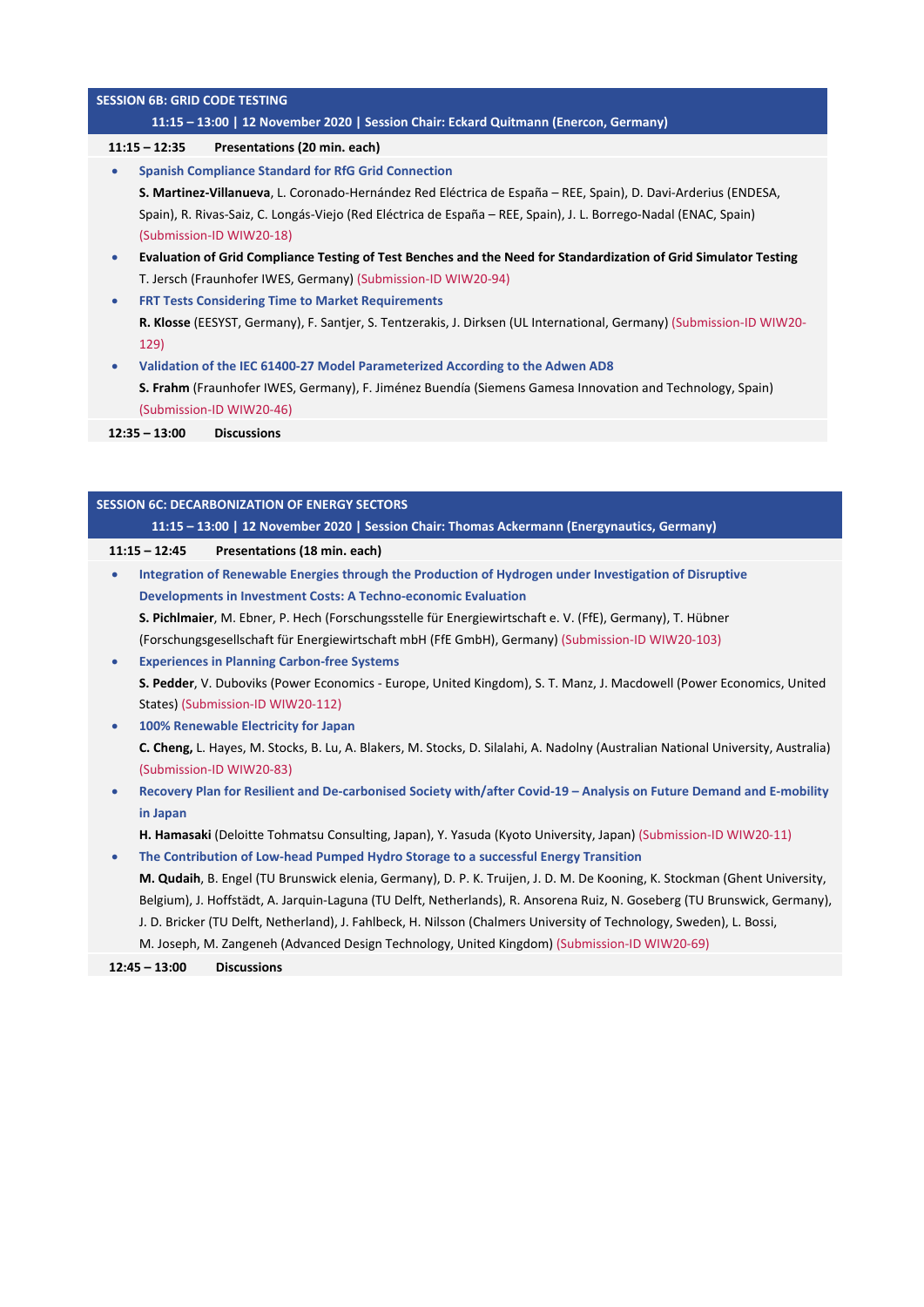#### 08:00 New York // 10:00 Rio de Janeiro // 13:00 London // 18:30 New Delhi // 20:00 Jakarta //21:00 Peking // 22:00 Tokio

## **SESSION 7A: GRAND CHALLENGES IN THE SCIENCE OF WIND ENERGY: GRID**

**14:00 – 15:45 | 12 November 2020 | Session Chair: Katherine Dykes (DTU Wind Energy Denmark)**

**14:00 – 15:15 Presentations (10‐15 min. each)**

**Grand Challenges for Grid integration R&D**

- Introduction to IEA Wind TCP Results of IEA Wind TCP Workshop on a Grand Vision for Wind Energy Technology // Grid **Parts / Recent Work on Systems Engineering/Integration K. Dykes** (DTU, Denmark) (Submission‐ID WIW20‐154)
- **Wind Power Plant Controls, Converter‐Dominated Electric Grid; Integrated Data and Modeling Computational Methods for System Analysis and Operation**

**O. Carlson** (Chalmers University, Sweden) (Submission‐ID WIW20‐152)

**Toward 100% Renewable Energy: R&D Needs, Challenges and First Recommendations for Study Methodology**

- **Toward 100% Renewable Energy Pathways: Key Research Needs – ESIG report M. O'Malley** (Ireland) and **J. C. Smith** (ESIG, USA) (Submission‐ID WIW20‐153)
- **Addressing Technical Challenges in 100% Variable Inverter‐Based Renewable Energy Power Systems / First** Recommendations for Studying and Modelling a Towards 100% Variable Generation Energy System - Task 25 articles **H. Holttinen** (Operating Agent of Task 25) (Submission‐ID WIW20‐151)

**15:15 – 15:45 Discussions**

|           | <b>SESSION 7B: SYSTEM RESTORATION</b>                                                                                 |  |  |  |
|-----------|-----------------------------------------------------------------------------------------------------------------------|--|--|--|
|           | 14:00 - 15:45   12 November 2020   Session Chair: Nicholas Miller (HickoryLedge, USA)                                 |  |  |  |
|           | Presentations (20 min. each)<br>$14:00 - 15:20$                                                                       |  |  |  |
| $\bullet$ | Challenges of Future Distribution Systems with a Large Share of Variable Renewable Energy Sources – Review            |  |  |  |
|           | A. Baviskar, A. D, Hansen, K. Das, M. Koivisto (DTU Wind Energy, Denmark) (Submission-ID WIW20-56)                    |  |  |  |
| $\bullet$ | Graphical User Interface for operating a Technical Virtual Power Plant in an Active Distribution Network              |  |  |  |
|           | J. Schuett, H. Becker, J. Koch, R. Fritz, D. You (Fraunhofer IEE, Germany) (Submission-ID WIW20-68)                   |  |  |  |
| $\bullet$ | <b>Challenges and Solutions in Integrating Black Start into Offshore Wind Farms</b>                                   |  |  |  |
|           | D. Pagnani (Ørsted Wind Power, Denmark   Aalborg University, Denmark), Ł. Kocewiak, J. Hjerrild (Ørsted Wind Power,   |  |  |  |
|           | Denmark), F. Blaabjerg, C. L. Bak (Aalborg University, Denmark) (Submission-ID WIW20-15)                              |  |  |  |
| ۰         | Application of Phase Shifting Transformer (PST) for Blackstart and Stable Operation of Offshore Wind Farm with Diode- |  |  |  |
|           | <b>Rectifier Unit HVDC link</b>                                                                                       |  |  |  |
|           | L. Cai (University of Rostock, Germany), X. Meng (SEWPG European Innovation Center Aps, Denmark), Q. A. Latif,        |  |  |  |
|           | H.-G. Eckel, H. Weber (University of Rostock, Germany) (Submission-ID WIW20-127)                                      |  |  |  |
|           | $15:20 - 15:45$<br><b>Discussions</b>                                                                                 |  |  |  |